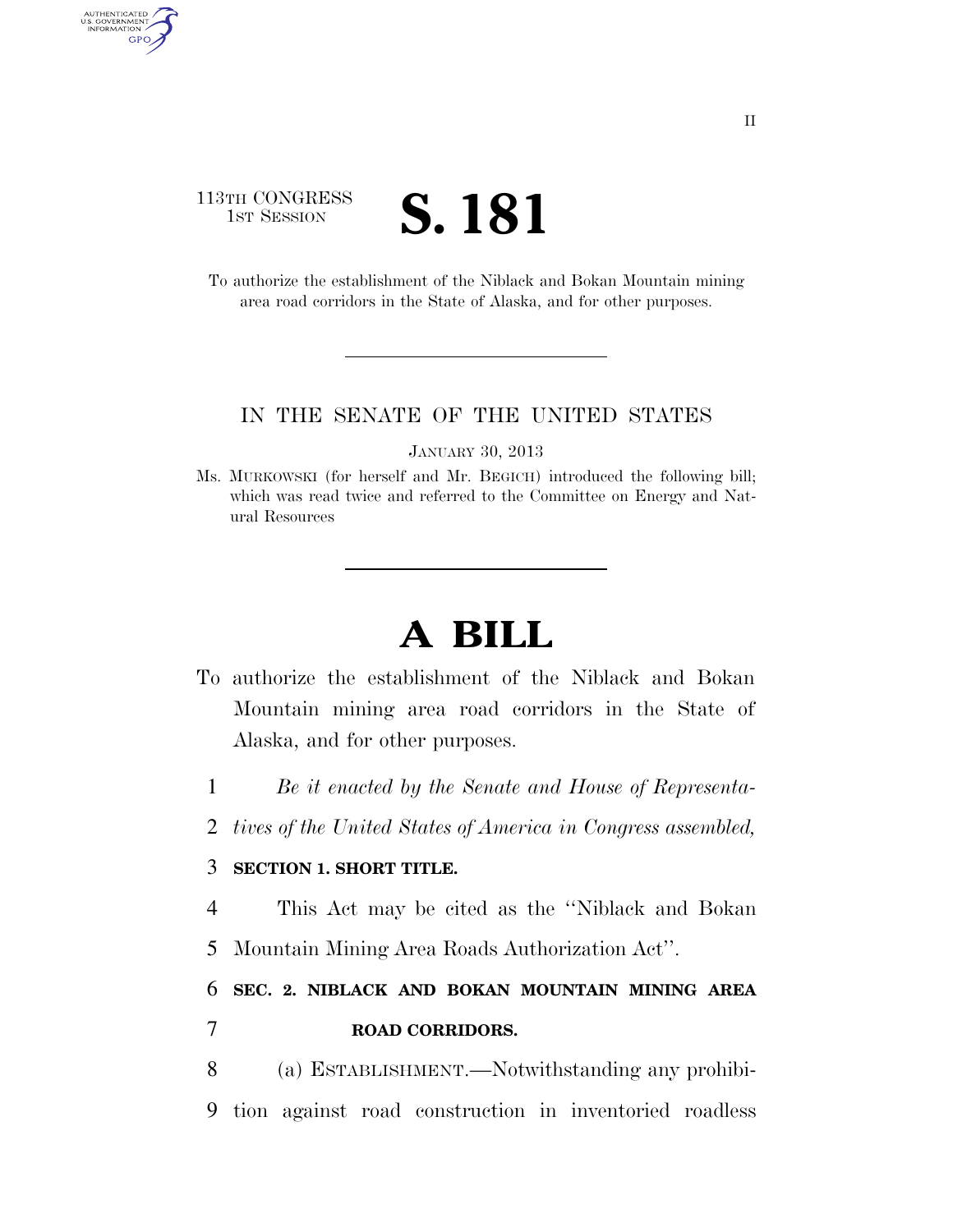areas under the Roadless Area Conservation Rule estab- lished under part 294 of title 36, Code of Federal Regula- tions (and successor regulations), not later than 180 days after the date of enactment of this Act, the Secretary of Agriculture, acting through the Chief of the Forest Serv- ice, shall, for purposes of connecting the Prince of Wales Island road system in the State of Alaska to the area of the Niblack and Bokan Mountain patented mineral claims on the southeast side of Prince of Wales Island, estab-lish—

 (1) a road corridor that follows 1 of the 2 routes identified as ''Niblack Route 1'' or ''Niblack Route 2'' on the map entitled ''Road to Niblack Mine and Bokan Mountain Route Extension'', num-bered 1, and dated June 21, 2012; and

 (2) a road corridor to the Bokan Mountain mine that branches off the Niblack Mine road cor-ridor established under paragraph (1).

 (b) REQUIREMENTS.—A road corridor established under subsection (a) shall—

 (1) minimize the economic costs of the road corridor by using, to the maximum extent prac- ticable, the road network in existence on the date of the establishment;